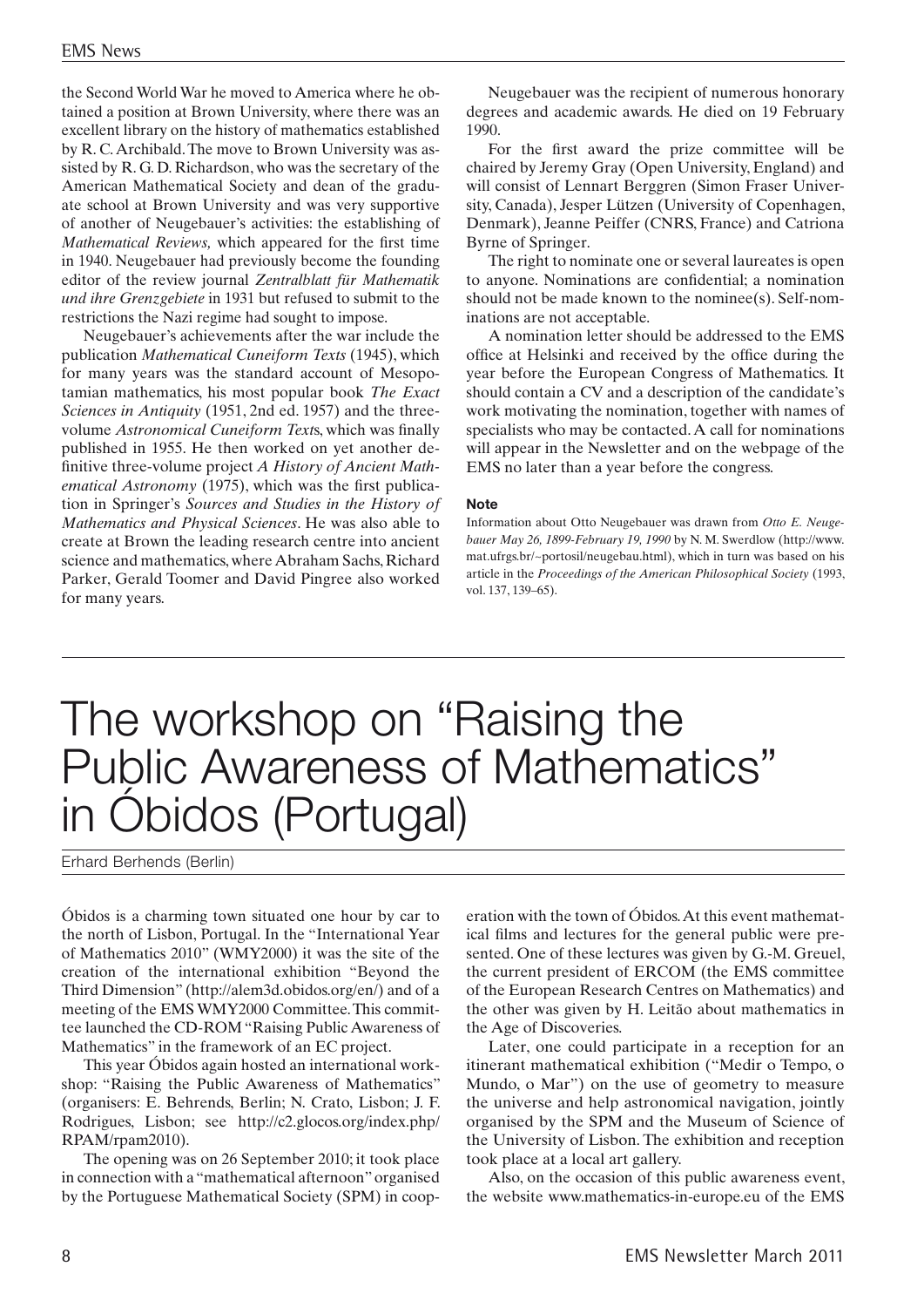was "officially" launched. And the fact that many members of the EMS/RPA committee were present in Óbidos was used to discuss in a separate meeting the next steps in connection with the realisation of this website.

"Raising the Public Awareness of Mathematics" was a joint initiative of the CIM (Centro Internacional de Matemática, Portugal) and the rpa ("raising public awareness") committee of the EMS. About 40 participants from Europe and the USA attended the workshop. In more than 30 lectures, information concerning various rpa activities was presented. Four aspects were of particular importance:

### **1. National experiences**

In and after the "International Year of Mathematics 2000" several European countries have realised extensive rpa projects that were described in a number of lectures. As examples we mention the talks of Reinhard Laubenbacher (USA, "Mathematics and the public in the USA") and Thomas Vogt (Germany, "Public Understanding of Math – Communicating Mathematics to Society at Large in Germany").

### **2. Exhibitions / Mathematical Museums**

Over the last few years there have been realised a number of (temporary or permanent) mathematical exhibitions. The experiences of the organisers were presented, e.g. the very successful project "Imaginary" was described by several participants and the structure of some large exhibitions in Germany ("Mathema", "Mathematicum"), Italy ("Giardino di Archimede") and Portugal ("Atractor") was explained by the organisers.

# **3. Popularisation activities**

The large variety of rpa projects that have been realised in the various countries was really impressive: films, popular websites, rpa using computer games or the history of mathematics. Surprisingly most of these activities were unknown to the majority of participants until this workshop.

#### **4. Popularisation: why and how?**

A number of talks were of a more "fundamental" character. The contribution of Maria Dedó, for example, mirrored the experiences of the majority of participants: "To be rigorous – when is it appropriate and when is it only pedantry?" There is a rather narrow area of "exactness" between accessibility for a general audience and a precision that meets the professional standards

It should be noted that the results of this workshop will be published in a book: *Raising Public Awareness of Mathematics* (Springer, 2011). Everyone who wants to realise rpa projects in the future is invited to profit from the experience of the experts who met in Óbidos.

# **Here is the complete list of lectures:**

- 1 Ehrhard Behrends (Freie-Universität Berlin, Germany): MATHEMA (http://www.mathema-ausstellung.de/en.html).
- 2 Albrecht Beutelspacher (Universität Giessen, Ger-



**Participants of the workshop "Public Awareness in Mathematics" in Óbidos**

many): Mathematikum in Giessen, Germany – The success story of a mathematical science center.

- 3 Jean Pierre Bourguignon (Institut des Hautes Études Scientifiques, France): Raising Public Awareness – Discussing some Recent Initiatives in France.
- 4 F. Thomas Bruss (Université Libre de Bruxelles, Belgium): Public Awareness of Mathematics – Image, Influence and Importance.
- 5 Franka Brückler (University of Zagreb, Croatia): The maxmin principle in popularisation of mathematics – maximum effect with minimum costs.
- 6 Jorge Buescu (Universidade de Lisboa, Portugal): The Importance of Useful Mathematics.
- 7 Mireille Chaleyat-Maurel (Université de Paris 5, France): World Mathematical Year 2000 – ten years on…
- 8 Manuel Arala Chaves (Universidade do Porto, Portugal): Atractor  $\neg$  examples of «interactive mathematics».
- 9 Krzysztof Ciesielski (Jagiellonian University, Kraków, Poland): The beauty of topology and a magic room.
- 10 Barry Cipra (Northfield, Minnesota, USA): WWMD?
- 11 Nuno Crato (ISEG-Universidade Técnica de Lisboa, Portugal), Renata Ramalho (Sociedade Portuguesa de Matemática): Balancing math popularization with public intervention: A mathematical society continued effort for raising public awareness in mathematics and youth mathematical education.
- 12 Maria Dedo (Università degli Studi di Milano, Italia): To be rigorous – when is it appropriate and when is it only pedantry?
- 13 Jean-Paul Delahaye (Université de Lille, France): From (some) computer games to mathematics.
- 14 Ana M Eiró (Universidade de Lisboa, Portugal): Engaging the public in Mathematics in a historical environment.
- 15 João Fernandes (Universidade de Coimbra, Portu-